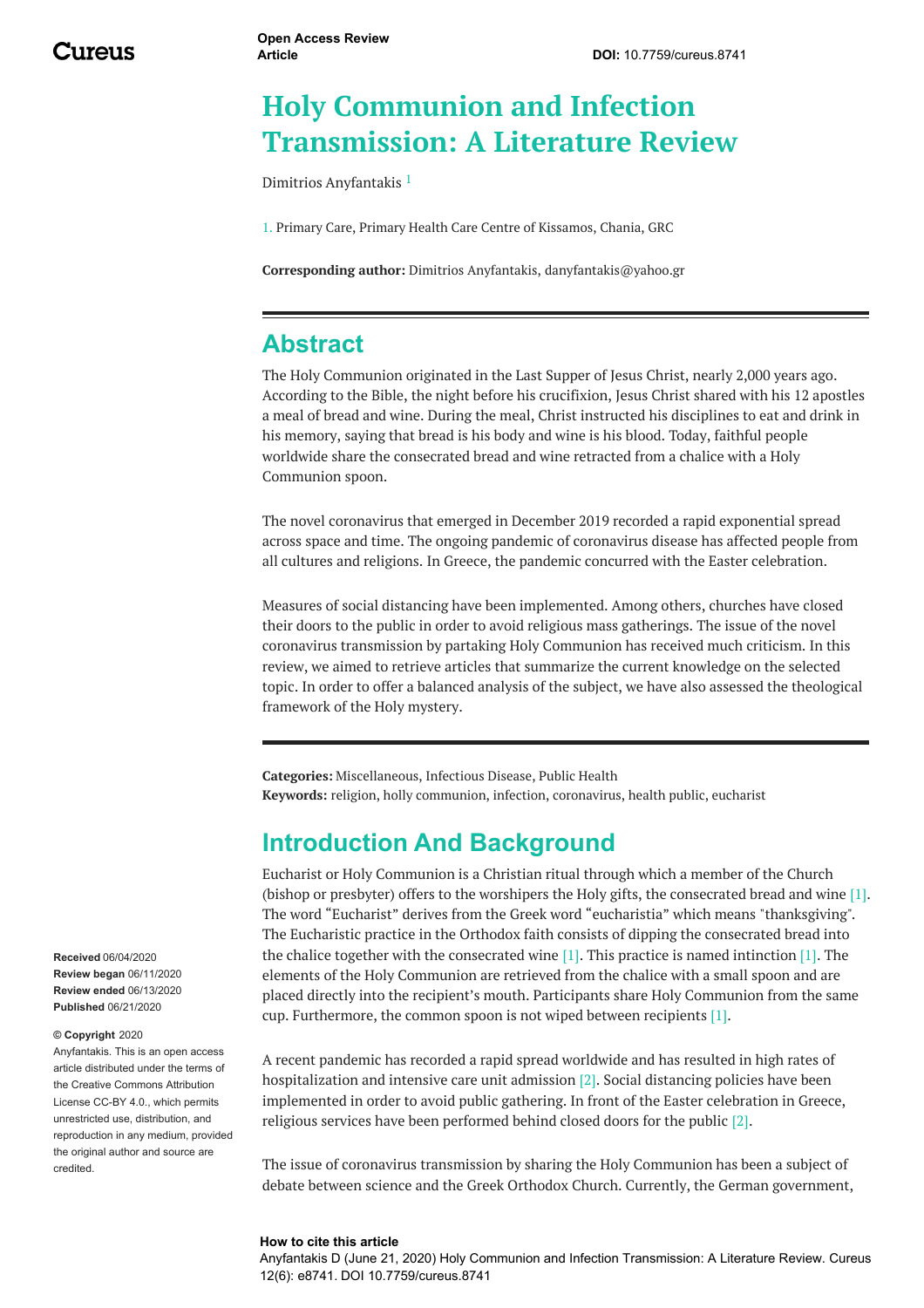## 1174110

although permitted attendance on religious services, prohibited the participation of the faithful population in the mystery of Holy Communion.

In this paper, we aimed through a literature search of published studies to provide a comprehensive overview of this topic. In order to offer a balanced analysis, we also assessed theological and historical views.

#### **Review**

#### **Theological framework of the mystery of Holy Communion**

The mystery of Eucharist, also called Holy Communion has been instituted by Jesus Christ before his death [3]. During the Passover meal, which is named Last Supper, Jesus gave his disciples bread and wine and told them: "Take it; this is my body. Then he took the cup, gave thanks, and gave it to them, saying, "Drink from it all of you; this is my blood"  $[4,5]$ .

Previously he had stated that "Whoever eats my flesh and drinks my blood has eternal life, and I will raise them up at the last day" [4-6]. By saying this word, he wanted to confirm that the elements of the Holy Communion were his "body" and his "blood" and not simply bread and wine  $[4-6]$ . For over 200 years, the celebration of the Holy Communion makes people actual members of the Orthodox Church [4-6].

In the same direction, Saint John of Damascus clarifies that the consecrated bread and wine are not symbols of the body and blood of Christ, but Christ's body itself [7]. He also underlines that the communion is realistic and not metaphoric, and by partaking Holy Communion human bodies become bodies of Jesus Christ [7].

According to Saint Ignatius, the Holy Eucharist, "is the medicine of immortality and the antidote against death, so that we might live forever in Jesus Christ" [8].

Therefore, Christian theology cannot accept that contact with the chalice or the Holy Communion spoon, may act as a vehicle of transmission of pathogens to the worshiper [3,6].

In support of this, priests consume the remainder content of the chalice at the end of Divine Liturgy. Consequently, they should be the first infected persons [9]. The case of the priest of the lepers on Spinalonga, Monk Chrysanthos Koutsoulogiannakis may sustain this argument [10]. Spinalonga is an islet located in north-eastern Crete that was historically used to isolate patients with Hansen's disease from the healthy population (1903-1957) [10]. For a period of 10 years, Monk Chrysanthos served Holy Communion to the patients with Hansen's disease. He partook of the Holy Communion from the same spoon, without getting infected. Similarly, Elder Evmenios Saridakis served and blessed patients in a Leprosy hospital on Saint Barbara, Athens, without manifesting the disease.

#### **Scientific evidence on the transmission of infections by partaking in the Holy Communion**

The issue of the potential transmission of infectious diseases through the Holy Communion has given rise to a growing number of research efforts since the late 19th century [11]. A hypothesis that pathogens of the mouth may contaminate wine on the communion cup has been formulated by Hobbs et al. [11].

Researchers have performed experiments, through which volunteers were asked to drink sacramental wine that contained 14.5% of alcohol from a common silver communion cup or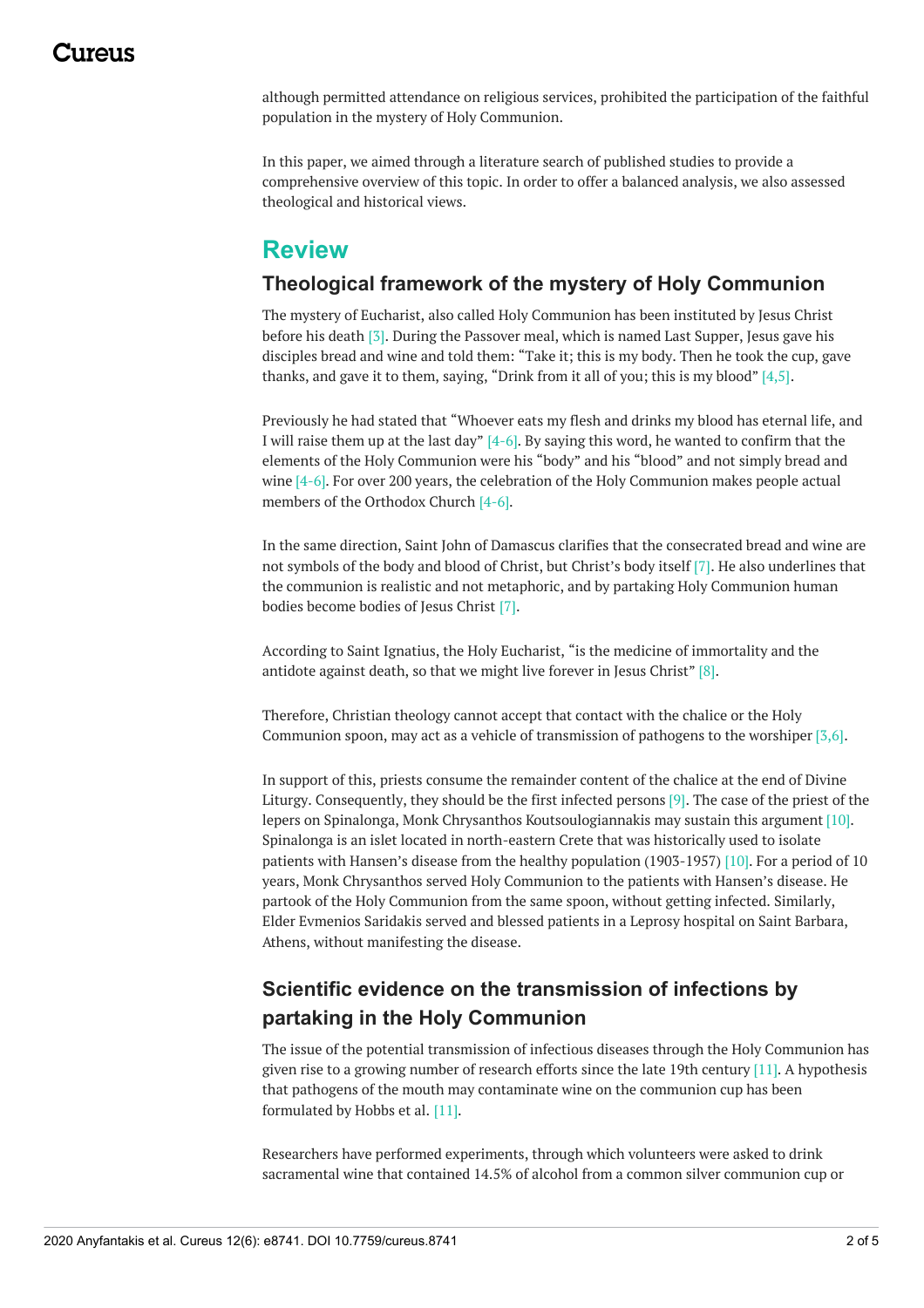chalice [11]. Remarkably, the number of pathogens located in the rim of the chalice was found considerably low [11]. The authors concluded that the risk of the transmission of the infection through a common communion cup is negligible  $[11]$ . Furthermore, rotation of the chalice was ineffective in reducing bacterial colonization [11]. Wiping the rim of the chalice with a cloth reduced bacterial counts by 90% [11].

In the same direction, Burrows and Hemmens investigated the potential transmission of pathogens, from one person to another by the common use of the chalice [12]. Interestingly, the authors have reported that under the most favorable conditions only 0.001% of organisms were transmitted from the saliva of one person to the mouth of another [12]. Remarkably, Streptococcus Pyogenes swabbed from the polished surface of the chalice died of rapidly [12].

Manangan et al. disclosed that the issue of potential transmission of bacteria through the common communion cup is controversial [13]. They stated that even if transmission occurs, it does not imply inoculation neither infection [13]. Disease requires a minimum number of pathogens to be transmitted from person to person [13]. Furthermore, the common communion cup has never been associated with a pandemic outbreak [13].

Despite the considerable debate on this issue, in 1998, the Centre of Disease and Control Prevention attempted to achieve a balance between scientific principles and respect for religious beliefs [13]. In this route, a study performed among 681 worshippers partaking Holy Communion disclosed that they did not exert a higher risk of infection compared to those with less or no religious service attendance [13].

Another study investigated the risk of contamination by partaking Holy Communion following the practice of intinction of the Holy gifts [14]. The authors reported that although intinction did not eliminate the risk, significantly reduced the hazard of infection compared to the practice of sipping from a common communion cup. They suggested intinction to be a safer alternative method for receiving the Holy Communion [14].

Fiedler et al. remarked the high risk that poses immunodeficient patients during Holy Communion and suggested the use of individual chalices for all the participants. They reported that intinction would be a more favorable method to avoid infections [15].

Expert medical opinions in regards to the transmission of coronavirus through participation in the mystery of Eucharist divided the scientific community in Greece [16]. Dr Eleni Giamarelou, a prominent Professor of Internal Medicine in the University of Athens, an expert in the area of infectious diseases, stated that "Holy Communion is the greatest mystery of the Orthodox faith that cannot be interpreted through logical reasoning" [16]. She also added that those who believe that through the Holy Communion receive the "body and the blood of Jesus Christ" and not simply wine and bread can partake without fearing the coronavirus [16]. She also argued against the use of personal plastic teaspoons [16]. Her opinion has received much criticism from the Greek politics and expert scientists. Metropolitan Mesogaias Nikolaos has disclosed an interesting statement [17]. The primary goal of science is the discovery of the truth of the created world [17]. Religion's aim is the disclosure of the truths of God [17]. These will not be achieved if science is dominated by arrogance and religious thoughts by narrowness [17]. He emphasized that interpretation of the Holy Eucharist as a vehicle through which a contagious disease may be transmitted, derives from the lack of faith and the human rationality [17]. It is remarkable that in front of this human disaster, the requirement of a spiritual way of living has emerged. Medical doctors occupied in countries seriously affected by the coronavirus pandemic such as Italy, witnessed religious conversions among infected healthcare workers [18]. They have recognized the importance of spirituality and faith to alleviate stress and psychical sufferance [18].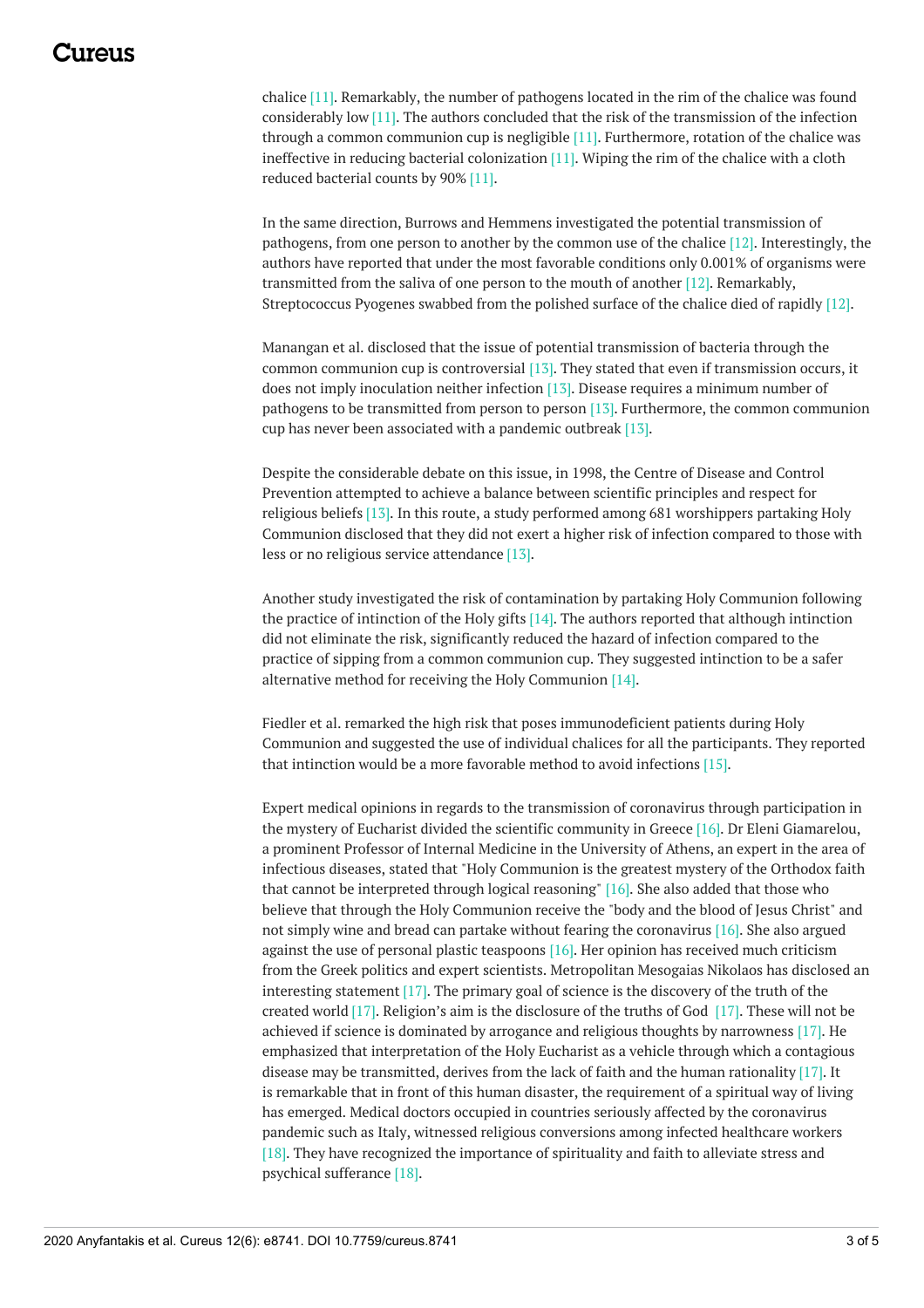## 117A119

A growing body of research efforts reports a beneficial effect of religiosity on immune functioning and mental health [19]. Faith and trust in the plan of God have been correlated with positive emotions such as hope, optimism, happiness, lower depression and a higher sense of internal control [20,21]. Interestingly, in the Orthodox Christian faith, positive emotions are considered the "fruits of the Holy spirit" (love, peace, forbearance, kindness, goodness, faithfulness, gentleness and self-control) [20]. Furthermore, spiritual health is strongly associated with somatic health, alcohol and smoking avoidance, physical activity [20,21].

# **Conclusions**

The potential transmission of coronavirus by partaking Holy Communion has divided Greek society, politics and medical experts. From the part of the science, the common communion cup may serve as a potential vehicle for transmission. However, the risk is considerably lower compared to other conditions of social gathering. Furthermore, the transmission of any infectious disease has never been documented. Definite answers cannot be obtained in this issue. Appropriate assessment of the Holy Eucharist needs to be extended beyond a partial scientific analysis. Science seems to stand in opposition with the concept of Holy Communion. The greatest "medicine of the soul and the body" cannot be explained with human reasoning and pure logical criteria. Furthermore, a balance between scientific views and respect for the spiritual needs of the believers is required. Living with spirituality and prayer relieves stress and suffering.

# **Additional Information**

#### **Disclosures**

**Conflicts of interest:** In compliance with the ICMJE uniform disclosure form, all authors declare the following: **Payment/services info:** All authors have declared that no financial support was received from any organization for the submitted work. **Financial relationships:** All authors have declared that they have no financial relationships at present or within the previous three years with any organizations that might have an interest in the submitted work. **Other relationships:** All authors have declared that there are no other relationships or activities that could appear to have influenced the submitted work.

# **References**

- 1. Pellerin J, Edmond MB: Infections [associated](https://dx.doi.org/10.1016/j.ijid.2013.05.001?utm_medium=email&utm_source=transaction) with religious rituals . Int J Infect Dis. 2013, 17:e945-e948. [10.1016/j.ijid.2013.05.001](https://dx.doi.org/10.1016/j.ijid.2013.05.001?utm_medium=email&utm_source=transaction)
- 2. Bedford J, Enria D, Giesecke J, et al.: COVID- 19: towards [controlling](https://dx.doi.org/10.1016/S0140-6736(20)30673-5?utm_medium=email&utm_source=transaction) of a pandemic . Lancet. 2020, 395:1015-1018. [10.1016/S0140-6736\(20\)30673-5](https://dx.doi.org/10.1016/S0140-6736(20)30673-5?utm_medium=email&utm_source=transaction)
- 3. Lawrence G. Lovasik : The Basic Book of the [Eucharist](https://www.sophiainstitute.com/products/item/the-basic-book-of-the-eucharist?utm_medium=email&utm_source=transaction). Sophia Institute Press, New Hampshire; 2001.
- 4. Wansink B, Wansink C: The largest Last Supper: depictions of food portions and plate size increased over the millennium. Int J Obes. 2010, 34:943-944. [10.1038/ijo.2010.37](https://dx.doi.org/10.1038/ijo.2010.37?utm_medium=email&utm_source=transaction)
- 5. Vélez FJR: [Spiritual](https://dx.doi.org/10.1080/00243639.2017.1341275?utm_medium=email&utm_source=transaction) care of the sick. Linacre Q. 2017, 84:220-225. [10.1080/00243639.2017.1341275](https://dx.doi.org/10.1080/00243639.2017.1341275?utm_medium=email&utm_source=transaction)
- 6. Welker M: What Happens in Holy [Communion?](https://books.google.gr/books?dq=inauthor%3A%22Michael Welker%22&hl=el&id=TkLnCcAwGdIC&printsec=frontcover&sa=X&utm_medium=email&utm_source=transaction&ved=0ahUKEwjN44bohdvpAhWpgVwKHVECApMQ6AEIRjAD#v=onepage&q&f=false). Wm. B. Eerdmans-Lightning Source; First Printing edition, United States of America; 2000.
- 7. Saint John of Damascus: Writings: The Fount of [Knowledge](https://books.google.gr/books/about/Writings_The_fount_of_Knowledge.html?id=GIEwAAAAYAAJ&redir_esc=y&utm_medium=email&utm_source=transaction) . Fathers of the Church, University of Virginia ; 1958.
- 8. Ignatius: Letter to the [Ephesians](https://books.google.gr/books/about/The_Faith_of_the_Early_Fathers_Pre_Nicen.html?id=l62q-d4Wi20C&redir_esc=y&utm_medium=email&utm_source=transaction). The Faith of the Early Fathers: Pre-Nicene and Nicene eras. Jurgens WA (ed): The Liturgical Press, Collegeville, MN; 1970. 1:17-19.
- 9. [Akrotirianakis](https://books.google.gr/books/about/Blessed_Is_the_Kingdom_Now_and_Forever.html?id=C3dmwQEACAAJ&redir_esc=y&utm_medium=email&utm_source=transaction) SA: Blessed Is the Kingdom, Now and Forever: Reflections on the Divine Liturgy. Westbow Press, United States; 2019.
- 10. Kotsiou A, Michalaki V, Anagnostopoulou HN: Devastating epidemics in recent ages Greek populations. Acta Med Hist Adriat. 2017, 15:283-290. [10.31952/amha.15.2.6](https://dx.doi.org/10.31952/amha.15.2.6?utm_medium=email&utm_source=transaction)